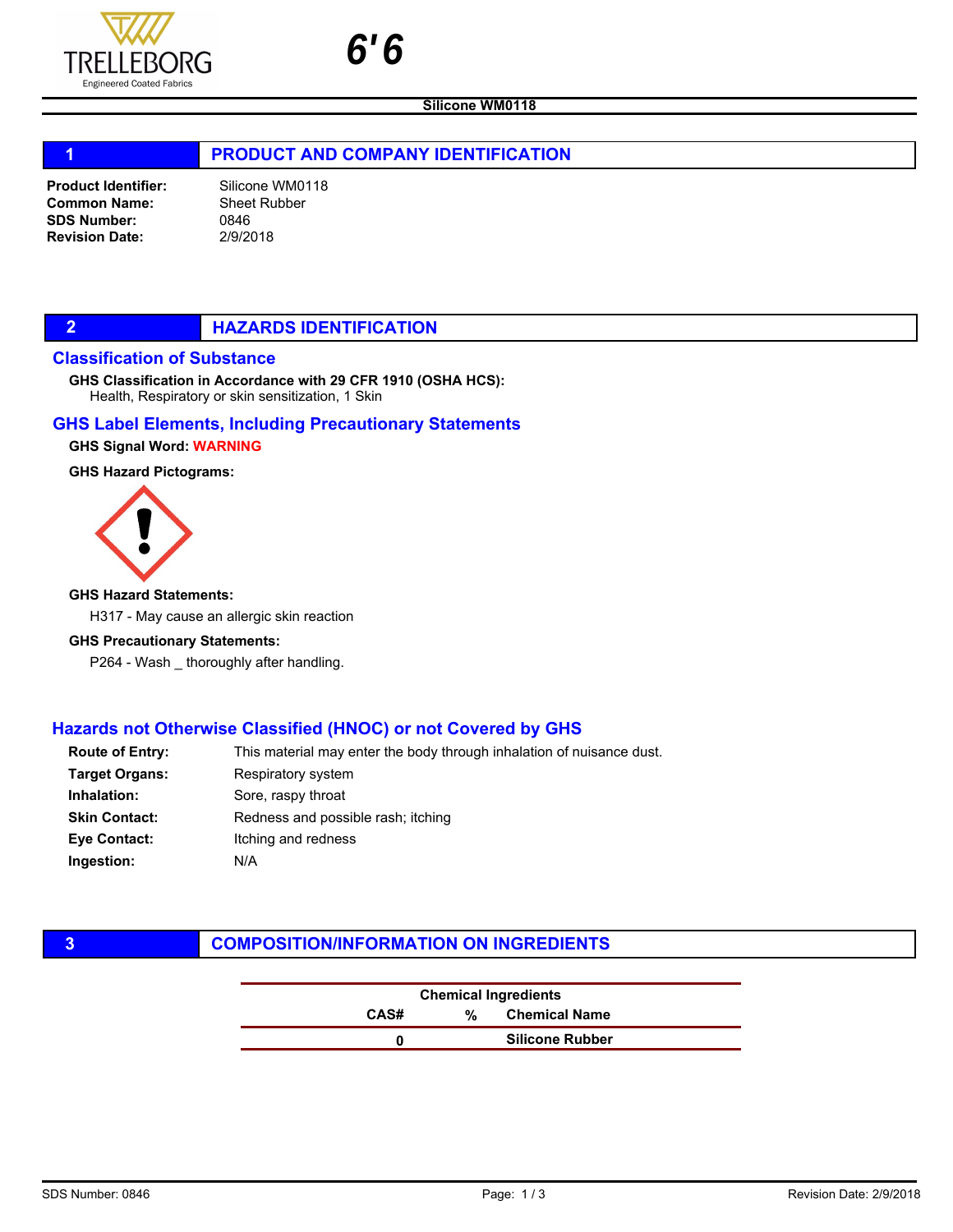## 4 FIRST AID MEASURES

Inhalation: Remove person to fresh air. If condition persists, seek medical attention. Skin Contact: Rinse with copious quantities of cool water. If rash or itching persists, seek medical attention. Eye Contact: Rinse with water. Do not rub eyes. Seek medical attention. Ingestion: Not applicable.

# **5 FIRE FIGHTING MEASURES**

Flash Point (Method Used): >250 C by TOC Flammable Limits

LEL: N/A UEL: N/A

Extinguishing Media: Water, carbon dioxide, or dry chemical

Special Fire Fighting Procedures: Thermal decomposition of fiber coating may produce an irritating mixture of smoke and fumes.

Unusual Fire and Explosion Hazards: None

# **6 ACCIDENTAL RELEASE MEASURES**

Material is a solid in roll form. If accidently released, rewind material back onto roll.

|                                                              | <b>HANDLING AND STORAGE</b>                                                                                                                                                 |
|--------------------------------------------------------------|-----------------------------------------------------------------------------------------------------------------------------------------------------------------------------|
| <b>Handling Precautions:</b><br><b>Storage Requirements:</b> | Use adequate material handling equipment.<br>Store in dry place. Use may be at temperature extremes based on product data, but storage should be<br>at ambient temperature. |

#### 8 **EXPOSURE CONTROLS/PERSONAL PROTECTION**

| <b>Engineering Controls:</b>                       | Local exhaust; dust collection                      |
|----------------------------------------------------|-----------------------------------------------------|
| Personal Protective                                | HMIS PP, A   Safety Glasses                         |
| Equipment:                                         | Safety glasses; cotton gloves; long sleeve clothing |
| Maah tharaughly with soon and water ofter bondling |                                                     |

Wash thoroughly with soap and water after handling

| 9                                             |                   | <b>PHYSICAL AND CHEMICAL PROPERTIES</b> |            |  |
|-----------------------------------------------|-------------------|-----------------------------------------|------------|--|
| Appearance:                                   | <b>Red Rubber</b> |                                         |            |  |
| <b>Physical State:</b>                        | Solid             | Odor:                                   | No Odor    |  |
| <b>Specific Gravity or</b><br><b>Density:</b> | 1.2               | Solubility:                             | Negligible |  |
| <b>Boiling Point:</b>                         | N/A               | <b>Freezing or Melting</b><br>Point:    | > 400 F    |  |
| Vapor Pressure:                               | N/A               | <b>Vapor Density:</b>                   | N/A        |  |
| Potentia Hydrogenii:                          | N/A               |                                         |            |  |

10 STABILITY AND REACTIVITY

| <b>Chemical Stability:</b>                        | Material is stable.             |
|---------------------------------------------------|---------------------------------|
| <b>Conditions to</b><br><b>Avoldentification:</b> | None known.                     |
| <b>Materials to Avoldentification:</b>            | Strong oxidizing agents.        |
| <b>Hazardous Decomposition:</b>                   | Carbon monoxide; carbon dioxide |
| <b>Hazardous Polymerization:</b>                  | Will Not Occur.                 |